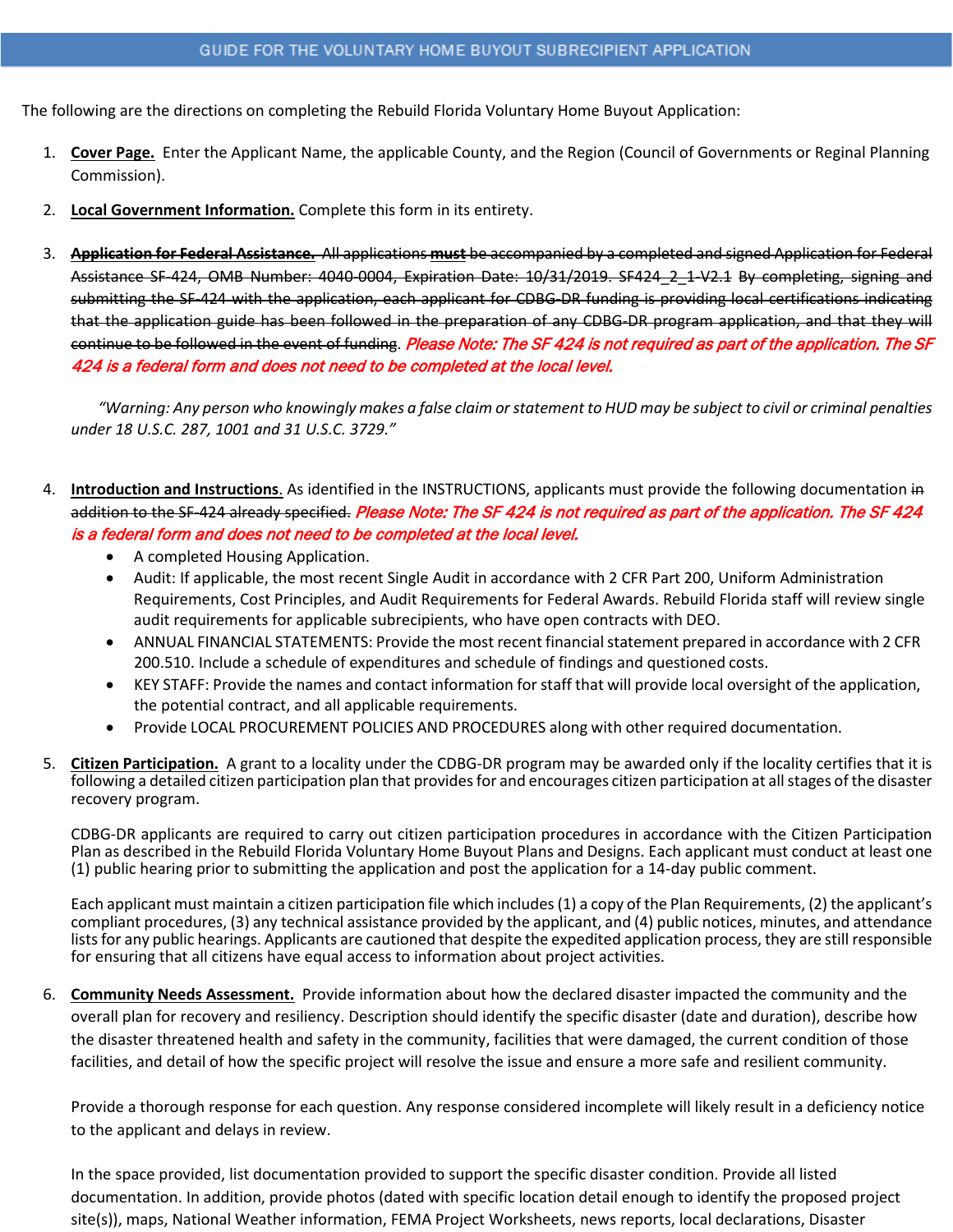summary outlines, or other documentation that provides evidence of the specific damage(s) to the proposed project addressed in this application. For any photos included, provide a map identifying each photo location by number.

All activities must show documentation proof of impact by the declared disaster. CDBG-DR funds must be used for disasterrelated expenses ONLY.

- 7. **Housing Needs Assessment.** Provide information regarding the community's current supply of affordable housing, as well as past and planned efforts to increase the supply of affordable housing. Also, provide instances where the community applied for and received or declined funds for use toward affordable housing. Finally, describe any current and/or planned compliance codes that will mitigate hazard risks.
- 8. **Affirmatively Furthering Fair Housing**. Any locality receiving CDBG-DR funds must certify that it will affirmatively further fair housing. Using the drop-down box in the application, identify the activities already achieved to affirmatively further fair housing, new activities to be undertaken if an award is made and when those new activities will be complete. Communities should be aware that, in the event of funding, these fair housing efforts will be monitored. Other activities may be eligible, and the applicant should contact DEO to determine eligibility.
- 9. **List Unmet Needs**. Taking into consideration the direct damage described, citizen participation responses, and the assessment of housing and affirmatively furthering fair housing, provide a list (in priority order) of all the disaster-related needs still unmet.

Use the + to add a line in order to list unmet needs separately. -

10. **Long Term Planning**. Applicants must develop their community recovery project in a manner that considers an integrated approach to housing, fair housing obligations, infrastructure, economic revitalization, and overall community recovery. Applicants must identify how each project addresses unmet housing needs or how economic revitalization or infrastructure activities will contribute to long-term recovery and restoration of housing in the most impacted and distressed areas. Show how the project forms part of an integrated approach to recovery.

Describe the community's overall recovery plan and how the project addressed in this application would further that plan. Include information about how the project will specifically address the long-term recovery and restoration of housing in the most impacted and distressed areas. Include how the community will be more resilient against future disaster as a result of these projects.

# A sample response follows:

"The Johnson Bayou Community project has been selected in consideration of housing, and overall community recovery. The community was heavily damaged during the 2016 floods and storms, resulting in massive devastation in a nearby low- and moderate-income housing neighborhood in Little Chenier in Cameron County. The Regional Hazard Mitigation Plan lists a priority goal to identify and implement housing projects that reduce the impact of hazard events and reduce base flood elevations. The Johnson Bayou Community 2025 Comprehensive Plan recommends improvements to assist with mitigation in and around Little Chenier. Construction of this project will:

- (1) repair the damage sustained during the 2016 floods and storms;
- (2) increase base flood elevations with and add one foot of freeboard, will in turn, reduce flood insurance costs to homeowners; and
- (3) protect the investment of additional disaster recovery funds in the rehabilitation and reconstruction of homes in the neighborhood needed to support the workforce necessary to reopen businesses and attract new ones."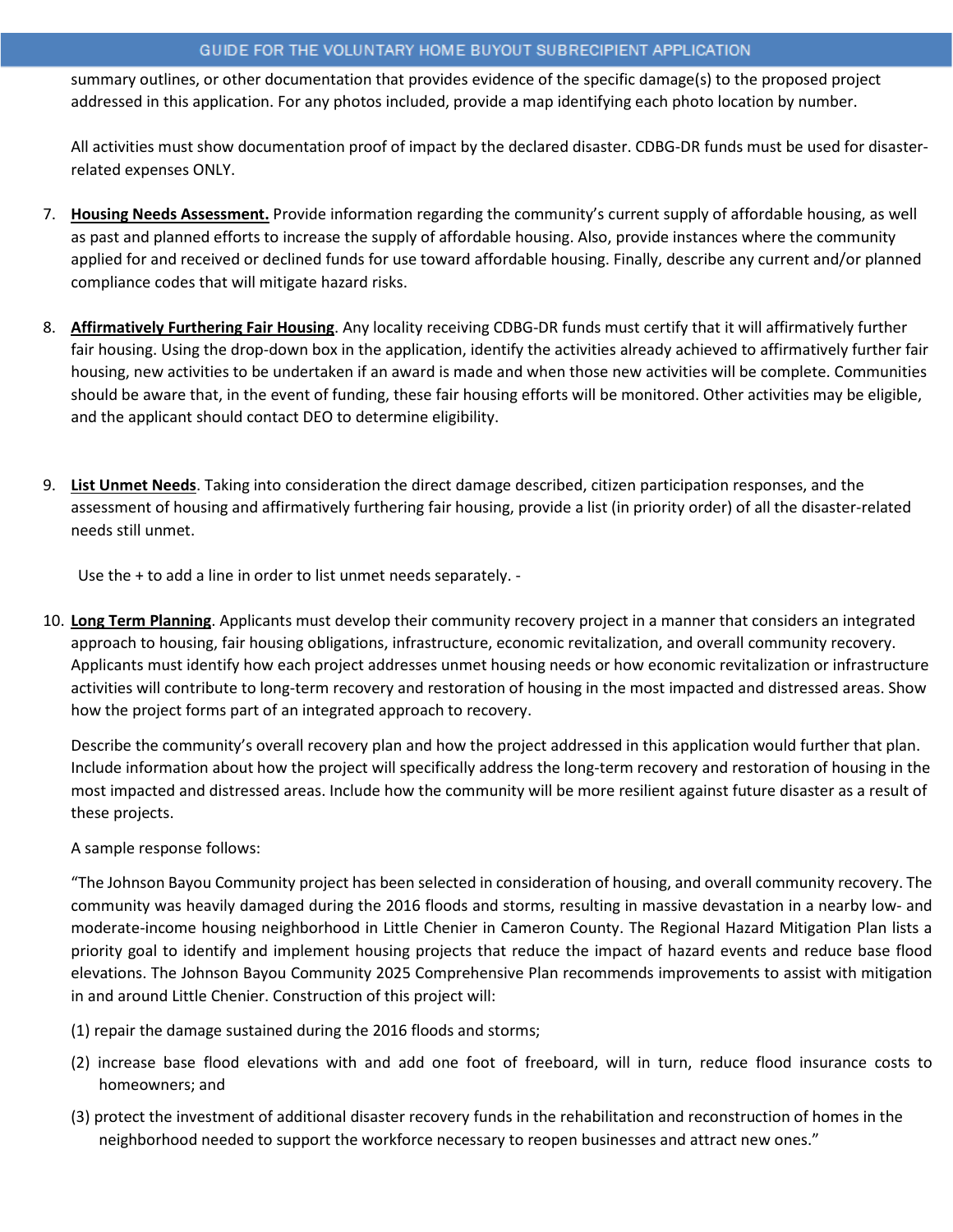11. **Procurement Information.** If CDBG-DR funds are used to pay a third-party vendor, all applicants must comply with the guidelines that are set forth under the 2 CFR §200.318-§200.326, Procurement Guidelines. Along with the application, applicants must provide a copy of local procurement policies and procedures.

Please provide a response for each question. Any questions not answered will be considered incomplete and may result in a deficiency notice to the applicant.

ADMINISTRATION- Does the applicant intend to use a third-party vendor to administer the proposed projects?

If the answer is "No", continue to the next question.

If the answer is "Yes", and the vendor has been procured, provide the vendor's name, phone, and email.

If "Yes", but the vendor has not been procured, adhere to 2 CFR 200.318-200.326 regulations in the procurement process. In many cases, firms with the capacity to administer a contract also have skills, requirements, and capacity to provide environmental services.

If a vendor has been procured that will also provide environmental services, note so on the application.

ENVIRONMENTAL- Does the applicant intend to use a third-party vendor to administer the proposed projects?

If the answer is "No", continue to the next question.

If the answer is "Yes", and the vendor has been procured, provide the vendor's name, phone, and email.

If "Yes", but the vendor has not been procured, adhere to 2 CFR 200.318-200.326 regulations in the procurement process.

ENGINEERING- Does the applicant intend to use a third-party vendor to administer the proposed projects?

If the answer is "No", continue to the next question.

If the answer is "Yes", and the vendor has been procured, provide the vendor's name, phone, and email.

If "Yes", but the vendor has not been procured, adhere to 2 CFR 200.318-200.326 regulations in the procurement process.

- 12. **Uniform Relocation Assistance.** Applicants must comply with the Uniform Relocation Assistance and Real Property Acquisition Policies Act of 1970, as amended (URA), 42 USC 4601 – 4655, 49 CFR part 24, 24 CFR part 42, and 24 CFR 570.606. If your project involves displacement of a tenant, the tenant will qualify for assistance under the URA guidelines. Please answer each question. If the answer is yes, please explain by entering the information within the box. The box is designed to let you input as much information as needed.
- 13. **Project Summary.** Project summary and detail must be completed for the proposed project.

Provide a response for each question. Any questions not answered will be considered incomplete and may result in a deficiency notice to the applicant.

All activities proposed in this application must have documented proof of impact by the major disaster declared in 2017 (DR-4337). CDBG-DR funds must be used for disaster related expenses in the most impacted and distressed areas. An activity underway prior to the Presidential disaster declaration will not qualify unless the disaster impacted the project.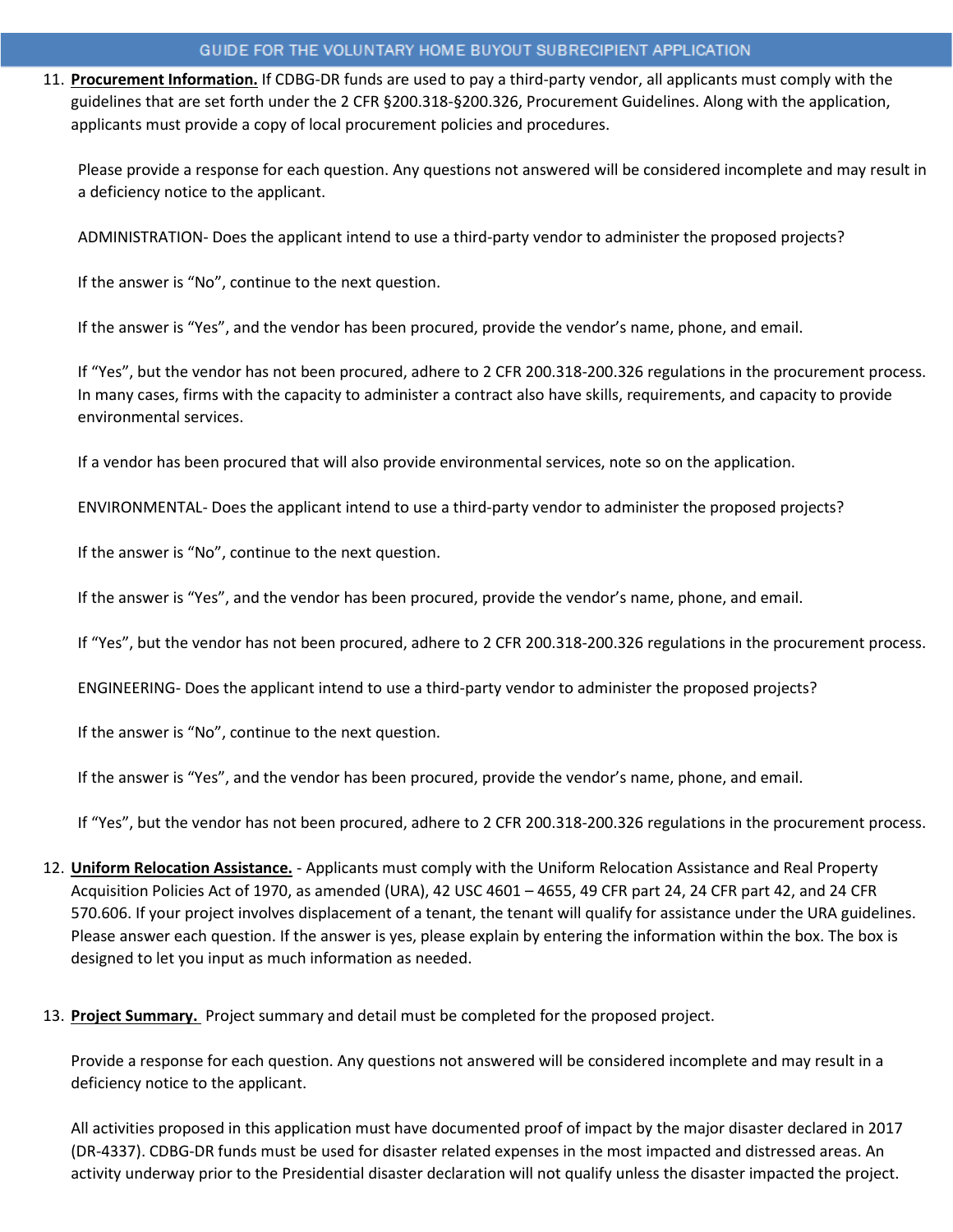A *project* is defined as a discrete combination of entity (i.e., city, or county), beneficiary population, and national objective. A *site* is defined as a discrete location for activities within the project. A project can have more than one site.

Each Project Summary must provide sufficient information to clearly identify the proposed project, define the location, clearly describe the scope of work, specify the populations who will receive benefit from the project, identify environmental assessment information, and outline funding detail to include any Non-CDBG-DR funds being used.

Select the Type of Project Proposed from the Drop-Down List Available in the Application.

Provide a title for the project.

Provide a physical address and the approximate GPS coordinates (in decimal degrees) for each proposed site along with a Project Map(s) and Beneficiary Map(s). If the proposed project includes one site, include the physical address and the Latitude and Longitude (in decimal degrees) for the site. If the proposed project does not have a physical address, provide a site description (e.g., Smith Ridge). If the proposed project includes more than one site, start with Site #1 from the dropdown list and use the = button to add additional sites. Use the X to remove a site as needed.

For each project, identify how the proposed project will be accomplished by selecting one of the following options form the drop-down menu provided. For other activities, the applicant may provide a descriptive narrative in the corresponding field.

**PROJECT/SITE MAP(S)-** A map must be provided for each project and/or site proposed in this application that clearly plots GPS Coordinates and includes project/site numbers with any other necessary identifying information. Maps should be titled and/or numbered with the corresponding project title.

**PROJECT BENEFICIARY MAP(S)-** All applications must include a project map(s). Target areas must use current Low and Moderate-Income Summary Data to document beneficiaries and must provide current Low and Moderate-Income Summary Data maps which clearly show all the census geographic areas within the applicant's jurisdiction. Locations and boundaries of all project target areas must be clearly delineated clearly identifiable features, such as street names, railroads, and streams.

Maps must clearly show boundaries of the city, county, and/or service area, locations of the target area community or communities within the city, county, and/or service area, and locations of proposed project activities within the target area.

If project beneficiaries are determined based on area benefit, the project area or service area boundaries must also be clearly delineated on the map. The applicant is required to use maps based on one of the three following options:

- GIS (Geographic Information System) and/or AutoCAD (Computer Aided Design or Computer Aided Drafting) maps. Electronic files of maps produced through GIS or AutoCAD should also be submitted with the application;
- The U.S. Census Bureau for maps based on entire cities or census designated places (CDPs); or
- Another map format as approved by DEO prior to submitting with the application.

Maps must be legible and reproducible. Care should be taken in copying maps so that project activities which may have been designated by color mark are still identifiable.

# **Again, consistently use the correct project and site idenification for all refereneces to a particular site on maps, supporting doucmentation, and in the application.**

The applicant will also be required to list the number of sites for each project recorded in the Table 1 section of the application. Instructions for Table 1 will be provided later in this Guide.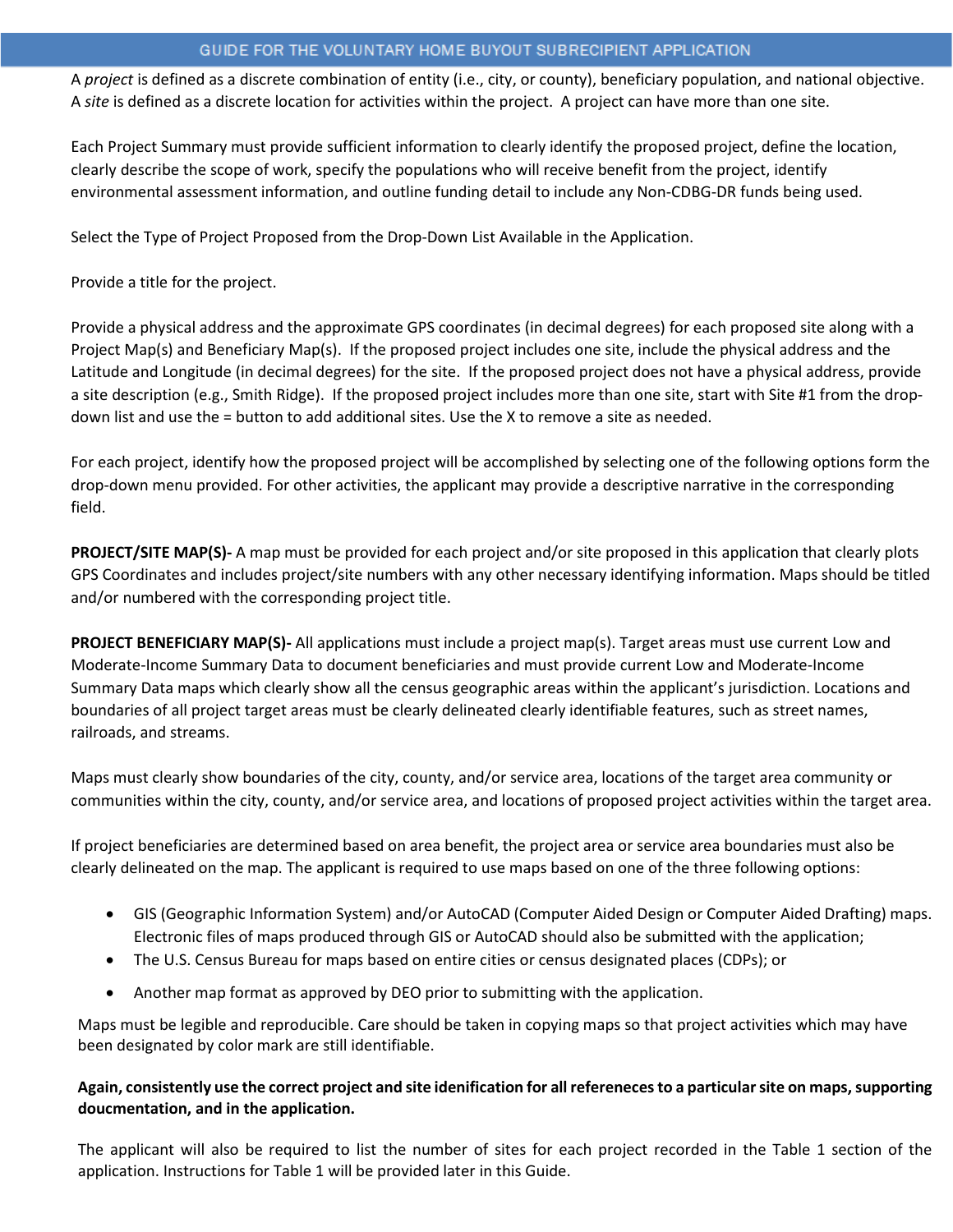- 14. **National Objectives.** Each proposed project included in an application for CDBG-DR funds must meet one of the two national objectives of the Voluntary Home Buyout Program. Depending upon the activity and the national objective addressed by the activity, following is the outline of the criteria for meeting a national objective. Tools to identify the beneficiaries of CDBG-DR eligible activities are also included:
	- 1. Principally benefit low- and moderate income persons.
		- a. Area Benefit Activities.
		- b. Direct Benefit Activities.

The method(s) used by the applicant to idenify the beneficiaries of an activity are based on the type of activity proposed, and the person that could or will actually benefit from the proposed actvity. DEO staff will review the beneficiaries reported on Table 1 of the application for (1) accuracy, (2) the acceptability of the method(s) used by the applicant to idenify the beneficiaries for each proposed activity, and (3) compliance with the criteria for national objectives. Again, information and instructions regarding Table 1 are provided in this Guide.

To qualify an application activity under the national objective of principally benefitting low- and moderate-income persons, at least fifty-one percent (51%) of the benficiaries of the activity must be low- and moderate-income persons.

Applicant may use the Census data to determine low- and moderant income benefit areas. When CDBG-DR requirements are met, the applicant must use the current low and moderate income summary data (LMISD) to idenify the number of beneficiaries and the extent of the benefit to low- to moderate-income persons for an applicant's proposed activities.

When an applicant activity will only benefit a portion of a Census Geographic Area (CGA). The applicant must demonstrate that a significant number of persons in the CGA (at least 60 percent of the persons) will benefit from the activity. The CDBG-DR program will not allow an applicant to use the HUD-caluculated low- and moderate-income percentage for a block group unless at least 60 percent of the persons located in that block group will benefit from the activity.

The Rebuild Florida program will only allow the use of the Census-based information to qualify an activity and to document the activity beneficiaries under the following conditions:

- 1. The project activity will benefit all the persons within a CGA or a significant number of the persons (at least 60% of the persons) within a CGA. The CGA could be a county, place, census tract, block group, or logical record number.
- 2. If only Census-based information is used to document the LMI beneficiaries of an application activity, the low- and moderate-income benefit percentage must be at least 51 percent (not 50.99 percent) for a single CGA, or for combinations of two or more CGAs.
- 3. The Census-based information may be used in combination with CDBG-DR survey beneficiaries (survey completion no more than 5 years prior to the application), income eligible beneficiaries, and condition eligible beneficiaries to document the LMI beneficiaries of an application activity. Again, the activity must benefit at least 51 percent low- and moderate-income persons.

**ACTIVITES PRINCIPALLY BENFITTING LOW- AND MODERATE-INCOME PERSONS**- An activity will be regarded as addressing the national objective of principally benefitting low- and moderate-income persons if it meets the area benefit activity and limited clientele activity criteria described here, unless there is substantial evidence that the activity does not principally benefit low- and moderate-income persons.

**AREA BENEFIT ACTIVITIES-** Activities, of which the benefits are available to all the residents in an area, where at least 51 percent of the residents are low- and moderate-income persons. The residents claimed as beneficiaries in the target area must be based on the entire area served by the activity. An activity that serves an area that is not primarily residential in character shall not qualify under the area benefit criterion.